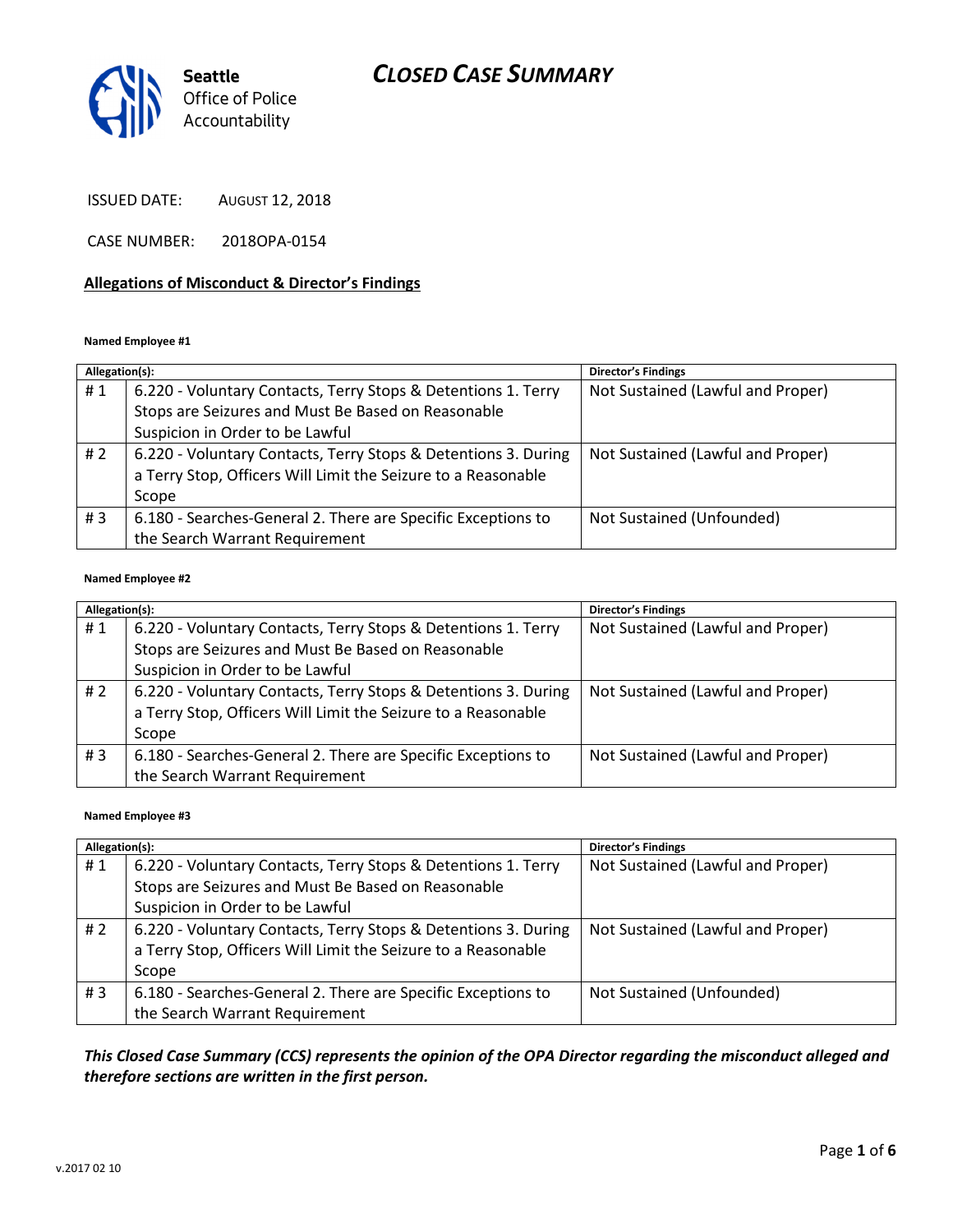

OPA CASE NUMBER: 2018OPA-0154

### EXECUTIVE SUMMARY:

The Complainant alleged that the Named Employees unlawfully entered his apartment, removed both him and his girlfriend from the apartment, and unlawfully detained and interrogated them.

### ADMINISTRATIVE NOTE:

This case was designated as an Expedited Investigation. This means that OPA, with the OPA Auditor's review and approval, believed that it could reach and issue recommended findings based solely on its intake investigation and without interviewing the Named Employees. As such, the Named Employees were not interviewed as part of this case.

#### ANALYSIS AND CONCLUSIONS:

## Named Employee #1 - Allegation #1 6.220 - Voluntary Contacts, Terry Stops & Detentions 1. Terry Stops are Seizures and Must Be Based on Reasonable Suspicion in Order to be Lawful

On the date in question, the Named Employees responded to calls concerning a potential domestic violence situation. One of the callers reported the following: "my neighbors are fighting and I don't know what's going on. He's throwing her somewhere, they're yelling at each other, he says he's bleeding and he says, 'call the police.'" The officers approached the front door of the residence and heard what sounded like shouting, including expletives, between a male and female. The officers knocked on the door and a male – who was later identified as the Complainant – answered. The Complainant had a cut to the right side of his face that was bleeding.

Named Employee #1 (NE#1) spoke with the Complainant while Named Employee #2 (NE#2) called for the girlfriend, who was inside the residence. NE#1 asked the Complainant what had occurred that evening and, specifically, what caused the cut on his face. The Complainant said that he fell, but the remainder of his statements to NE#1 were confused and, at time, nonsensical. He further became aggressive towards the officers. He first became upset because NE#2 was inside of his apartment speaking with his girlfriend. He moved towards the apartment yelling for his girlfriend. He pushed past NE#1 to do so. The girlfriend began to exit the apartment and the Complainant moved towards her. NE#1 used his arm to hold the Complainant back and to separate them. NE#2 asked the girlfriend to remain in the apartment, but she exited and stood next to the Complainant. The Complainant continued to scream at the officers, even while his girlfriend tried to calm him. He also started to yell the other apartment numbers out at the top of his voice, apparently because he believed that his neighbors had called the police. He repeatedly told the officers that there was "no problem at [apartment] 305." At one point, he told the officers that he paid their salaries, disparagingly referred to their careers, and referred to himself as the 1% and the officers as the 99% given his service in the military.

After approximately ten minutes of screaming, NE#1 told the Complainant that he was not free to leave and that he was being detained. Even after this point, the Complainant yelled at the officers, repeatedly pointed at them and raised his arms towards them, and continued to move around the hallway.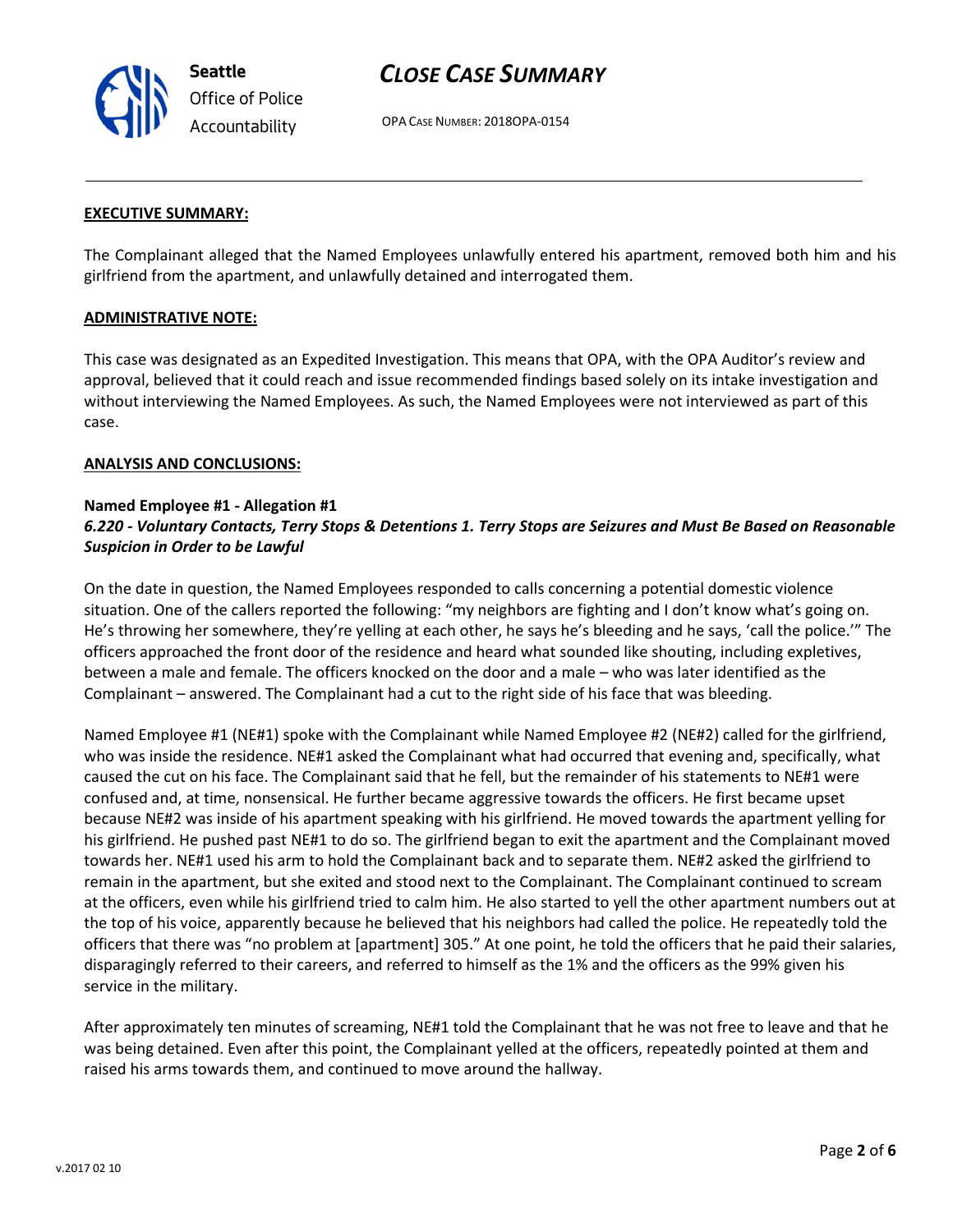

Seattle Office of Police Accountability

# CLOSE CASE SUMMARY

OPA CASE NUMBER: 2018OPA-0154

While NE#1 and Named Employee #3 (NE#3), who had arrived on the scene, continued to speak with the Complainant, NE#2 spoke with the girlfriend. After that discussion concluded, NE#2 told NE#1 that, while the girlfriend was being "evasive," there was insufficient evidence to establish probable cause for a domestic violence assault.

NE#1 requested the Complainant's name and birthday. He provided his name and continued to yell and scream. Ultimately, NE#1 asked the Complainant if there was anything that he could do for him and the Complainant said no. NE#1 again asked for the Complainant's birthday and the Complainant provided it. NE#1 was finally able to ask the Complainant questions concerning what occurred. The Complainant told NE#1 that he had been in an argument with his girlfriend because she cheated on him two years ago. He denied that he struck his girlfriend or that she struck him. He claimed that he fell in another location and then took an Uber home. After learning this information and without obtaining any information from the girlfriend establishing criminal activity, the officers then left the scene.

SPD Policy 6.220-POL-1 governs Terry stops and stands for the proposition that Terry stops are seizures of an individual and, as such, must be based on reasonable suspicion in order to be lawful. SPD Policy defines a Terry stop as: "A brief, minimally invasive seizure of a suspect based upon articulable reasonable suspicion in order to investigate possible criminal activity." (SPD Policy 6.220-POL-2(b).) SPD Policy further defines reasonable suspicion as: "Specific, objective, articulable facts, which, taken together with rational inferences, would create a wellfounded suspicion that there is a substantial possibility that a subject has engaged, is engaging or is about to engage in criminal conduct." (Id.) Whether a Terry stop is reasonable is determined by looking at "the totality of the circumstances, the officer's training and experience, and what the officer knew before the stop." (Id.) While "[i]nformation learned during the stop can lead to additional reasonable suspicion or probable cause that a crime has occurred, it "cannot provide the justification for the original stop." (Id.)

Here, the Named Employees received a call that there was a possible ongoing domestic violence incident. When they arrived at the apartment, they heard yelling and expletives coming from inside. When the Complainant exited the apartment, he was visibly injured and immediately aggressive. These circumstances provided the officers with reasonable suspicion that NE#1 was either the perpetrator or victim of domestic violence. They attempted to investigate this matter but the Complainant was so belligerent and so nonsensical that they were unable to do so. Ultimately, when they could not develop probable cause that any crime occurred, the detention was terminated.

I find that this stop was valid and supported by reasonable suspicion. From my review of the video, the Complainant appeared to be extremely intoxicated. There is no other rational justification for his behavior. I very much wish that the Complainant had seen this video before he filed this complaint. Had he done so, I think he would be as baffled as I am that anyone could allege that the officers in this case did not act appropriately and consistent with law and policy. Indeed, these officers acted in every way consistent with the Department's and OPA's expectations of their conduct. They were calm, reasoned, and measured, even though the Complainant and his girlfriend were not. They treated the Complainant and girlfriend with respect throughout the interaction, even though this was not returned. They tried to fairly and fully investigate a potentially dangerous crime and were prevented from doing so by an irrational and volatile individual. In summary, not only do I believe that these officers acted in compliance with policy, but I further believe that the Named Employees should be commended for the manner in which they handled this call.

For these reasons, I recommend that this allegation be Not Sustained – Lawful and Proper.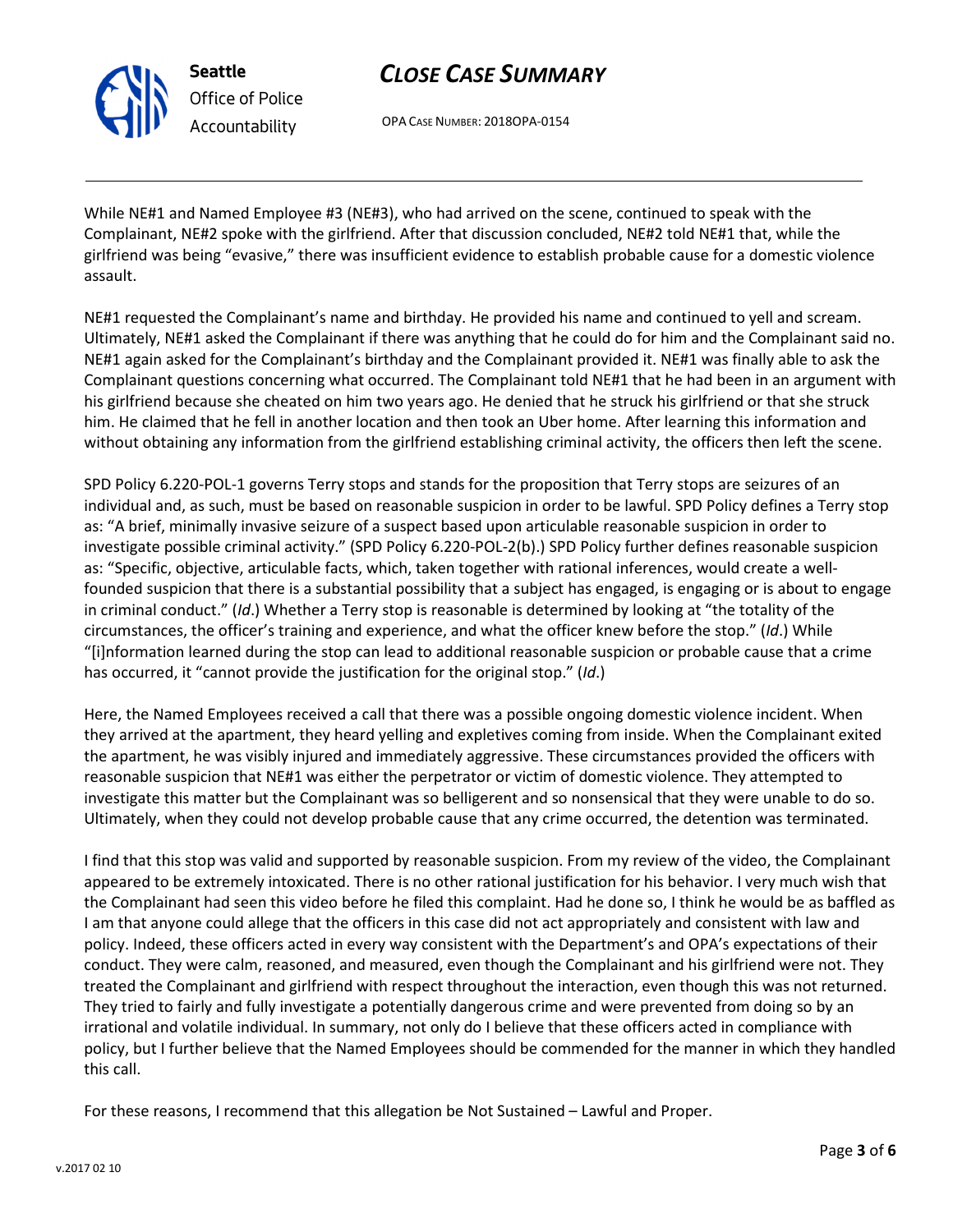

OPA CASE NUMBER: 2018OPA-0154

### Recommended Finding: Not Sustained (Lawful and Proper)

### Named Employee #1 - Allegation #2

## 6.220 - Voluntary Contacts, Terry Stops & Detentions 3. During a Terry Stop, Officers Will Limit the Seizure to a Reasonable Scope

SPD Policy 6.200-POL-3 requires that officers limit a seizure to a reasonable scope. The policy further states that: "Actions that would indicate to a reasonable person that they are being arrested or indefinitely detained may convert a Terry stop into an arrest requiring probable cause or an arrest warrant."

Based on my review of the record, including the Department video, I find that the officers limited the seizure in this case to a reasonable scope. They only detained the Complainant and his girlfriend long enough to investigate this matter and to determine if there was a crime that required an arrest. While the detention lasted for approximately 20 minutes, I do not find this to have been unreasonable. During virtually the entirety of this time, the Complainant was yelling and prevented the officers from timely conducting their investigation. Had he not been so unreasonable and belligerent, the detention would likely have been significantly shorter. Once the officers were finally able to determine that they did not have sufficient probable cause, they terminated the detention and left the apartment building.

In addition, from OPA's perspective, the Named Employees did not engage in any actions that would have suggested to a reasonable person that they were subject to an arrest. For example, the Complainant was never handcuffed, he was never ordered to sit down or to go outside, and his identification was not taken. While the officers did try to keep the Complainant and his girlfriend separated during their investigation, the officers were largely unable to do so. Lastly, the suggestion that the Complainant believed that he was under arrest is simply unsupported by the Department video of the incident. Virtually the entire time that he was in the presence of the officers, he was aggressive and abrasive and moved freely around the hallway

For these reasons, I recommend that this allegation be Not Sustained – Lawful and Proper.

### Recommended Finding: Not Sustained (Lawful and Proper)

#### Named Employee #1 - Allegation #3

6.180 - Searches-General 2. There are Specific Exceptions to the Search Warrant Requirement

As discussed more fully below, of the Named Employees, NE#2 was the only one to make entry into the Complainant's apartment. As such, I recommend that this allegation be Not Sustained – Unfounded as against NE#1 and NE#3.

Recommended Finding: Not Sustained (Unfounded)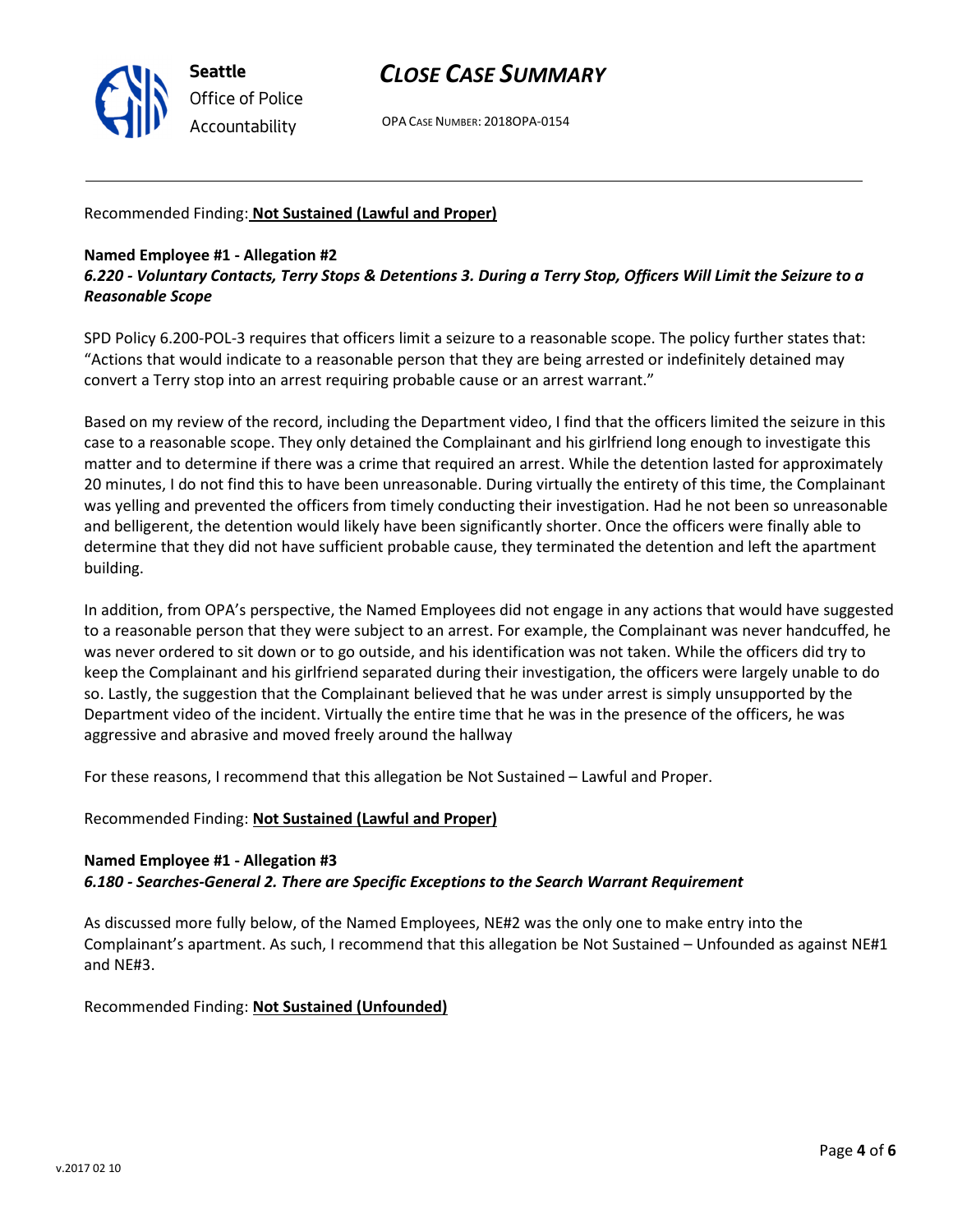

OPA CASE NUMBER: 2018OPA-0154

## Named Employee #2 - Allegation #1

6.220 - Voluntary Contacts, Terry Stops & Detentions 1. Terry Stops are Seizures and Must Be Based on Reasonable Suspicion in Order to be Lawful

For the same reasons as stated above (see Named Employee #1, Allegation #1), I recommend that this allegation be Not Sustained – Lawful and Proper.

Recommended Finding: Not Sustained (Lawful and Proper)

### Named Employee #2 - Allegation #2

## 6.220 - Voluntary Contacts, Terry Stops & Detentions 3. During a Terry Stop, Officers Will Limit the Seizure to a Reasonable Scope

For the same reasons as stated above (see Named Employee #1, Allegation #1), I recommend that this allegation be Not Sustained – Lawful and Proper.

Recommended Finding: Not Sustained (Lawful and Proper)

### Named Employee #2 - Allegation #3

#### 6.180 - Searches-General 2. There are Specific Exceptions to the Search Warrant Requirement

SPD Policy 6.180 concerns searches and, specifically, those types of searches that are justified by an exception to the general requirement of a search warrant. Among the exceptions outlined in the policy are: consent searches; searches based on exigent circumstances; and open view and plain view searches.

OPA interpreted the Complainant to be alleging that the Named Employees, and specifically NE#2, engaged in an unlawful entry of his apartment when seeking his girlfriend. I do not find that NE#2 did so in this incident. Instead, from my review of the evidence, she permissibly entered the apartment to verify that the girlfriend was not injured. She remained in the apartment for a short period of time in order to ask the girlfriend questions to determine what had occurred. The girlfriend then walked out of the apartment and she was later questioned by NE#2 in the hallway. Neither NE#2 nor any other officer made additional entry into the apartment.

For these reasons, I find that NE#2 acted consistent with policy when she entered the Complainant's apartment and remained there temporarily. As such, I recommend that this allegation be Not Sustained – Lawful and Proper.

Recommended Finding: Not Sustained (Lawful and Proper)

#### Named Employee #3 - Allegation #1

## 6.220 - Voluntary Contacts, Terry Stops & Detentions 1. Terry Stops are Seizures and Must Be Based on Reasonable Suspicion in Order to be Lawful

For the same reasons as stated above (see Named Employee #1, Allegation #1), I recommend that this allegation be Not Sustained – Lawful and Proper.